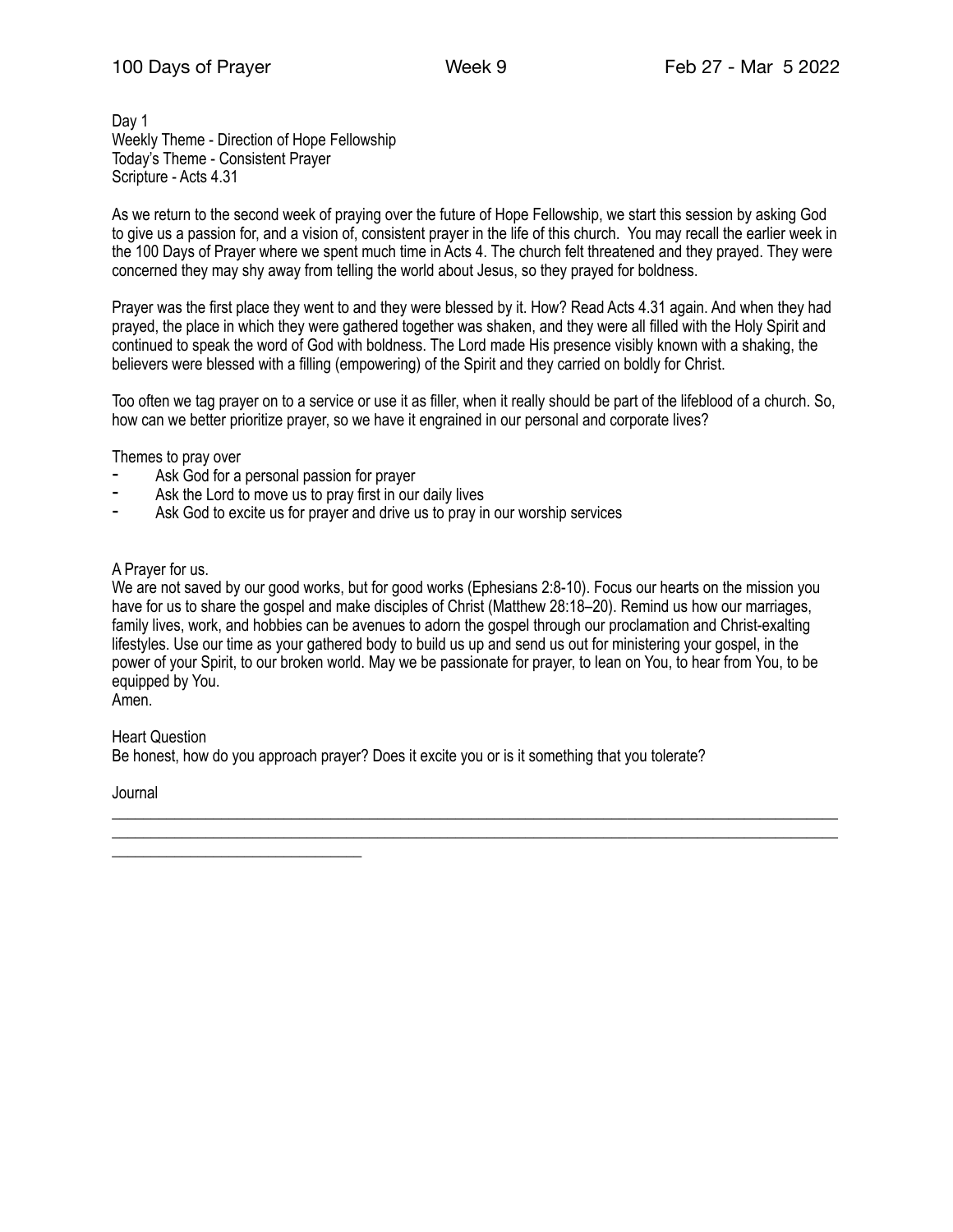Day 2 Weekly Theme - Direction of Hope Fellowship Today's Theme - What Can We Learn From China? Scripture - Acts 5.40-42

Admit it, we have a comfortable way of life in Canada and that translates to the Church as well. One problem with comfort, as delightful as it is, is that we can subtly drift to a stage where we miss the mission of the Church. Today, let's be inspired from Frances Chan's book, Letters to the Church, as he speaks of the Church in China. Pay attention to the pillars that they live out.

As Frances spoke to the leaders of these underground churches, he was told of these five pillars. 1 - A deep churchwide commitment to prayer. 2 - Commitment to the Word of God (not the preacher presenting it, but EVERYONE READING AND LEARNING IT ON THEIR OWN). 3 - Committed to sharing the gospel. These first three pillars Frances was easily tracking with, but then he was challenged to rearrange his thinking for the next 2.

The fourth pillar was the expectation of miracles. These Chinese churches were so dedicated to prayer that they fully expected the Holy Spirit to intervene and miracles to occur in various situations from salvations, to protection and provision, to healings and the expansion of kingdom of God. The fifth pillar was that these churches embraced suffering. They were prepared to suffer for Christ, just as the early church experienced in the passage we read above.

(This paragraph added since the Russian invasion of Ukraine of Feb. 24, 2022) Our perspectives changed recently with the news coming from Europe of Russian troops overwhelming Ukraine. In the hours before the invasion, Putin and Chinese leader Xi jointly released a 5300 word manifesto that details methods of instilling their form of 'democracy' in this world and it has nothing to do with fair elections, human rights or individual freedoms.

What can we learn from China? Extreme commitment to pray and EXPECT miracles, to embrace the Word of God on our own, to share the gospel of Jesus and to fully expect and embrace the suffering for Christ that can come our way. In light of recent events, the church needs to pray expecting God's power and plan to be revealed and we need to understand that we can and possibly will suffer for Christ. Let's embrace these pillars of the Chinese Church.

Themes to pray over

- Ask God that your commitment to prayer, scripture, evangelism, expectation of miracles, and willingness to suffer for Christ be expanded in your life.
- Pray that God will reveal to our church how to best structure this ministry to encourage these practices and minutes.

## A Prayer For Us All

Almighty God, I confess to you that I would love to live my life without hardship, suffering, or persecution. I know this desire is selfish and unrealistic, but I feel I should be honest with myself and with you, dear Father. Recognizing this selfishness awakens my heart to those who are my brothers and sisters in need and under persecution today. Deliver them. Open my eyes so I can help them. And, dear Father, as I support them, strengthen my faith for the times when suffering, hardship, and persecution may come my way. I want to be faithful to Jesus, no matter what happens in my life. Amen.

\_\_\_\_\_\_\_\_\_\_\_\_\_\_\_\_\_\_\_\_\_\_\_\_\_\_\_\_\_\_\_\_\_\_\_\_\_\_\_\_\_\_\_\_\_\_\_\_\_\_\_\_\_\_\_\_\_\_\_\_\_\_\_\_\_\_\_\_\_\_\_\_\_\_\_\_\_\_\_\_\_\_\_\_\_\_\_\_\_\_\_\_\_ \_\_\_\_\_\_\_\_\_\_\_\_\_\_\_\_\_\_\_\_\_\_\_\_\_\_\_\_\_\_\_\_\_\_\_\_\_\_\_\_\_\_\_\_\_\_\_\_\_\_\_\_\_\_\_\_\_\_\_\_\_\_\_\_\_\_\_\_\_\_\_\_\_\_\_\_\_\_\_\_\_\_\_\_\_\_\_\_\_\_\_\_\_

Journal

\_\_\_\_\_\_\_\_\_\_\_\_\_\_\_\_\_\_\_\_\_\_\_\_\_\_\_\_\_\_\_\_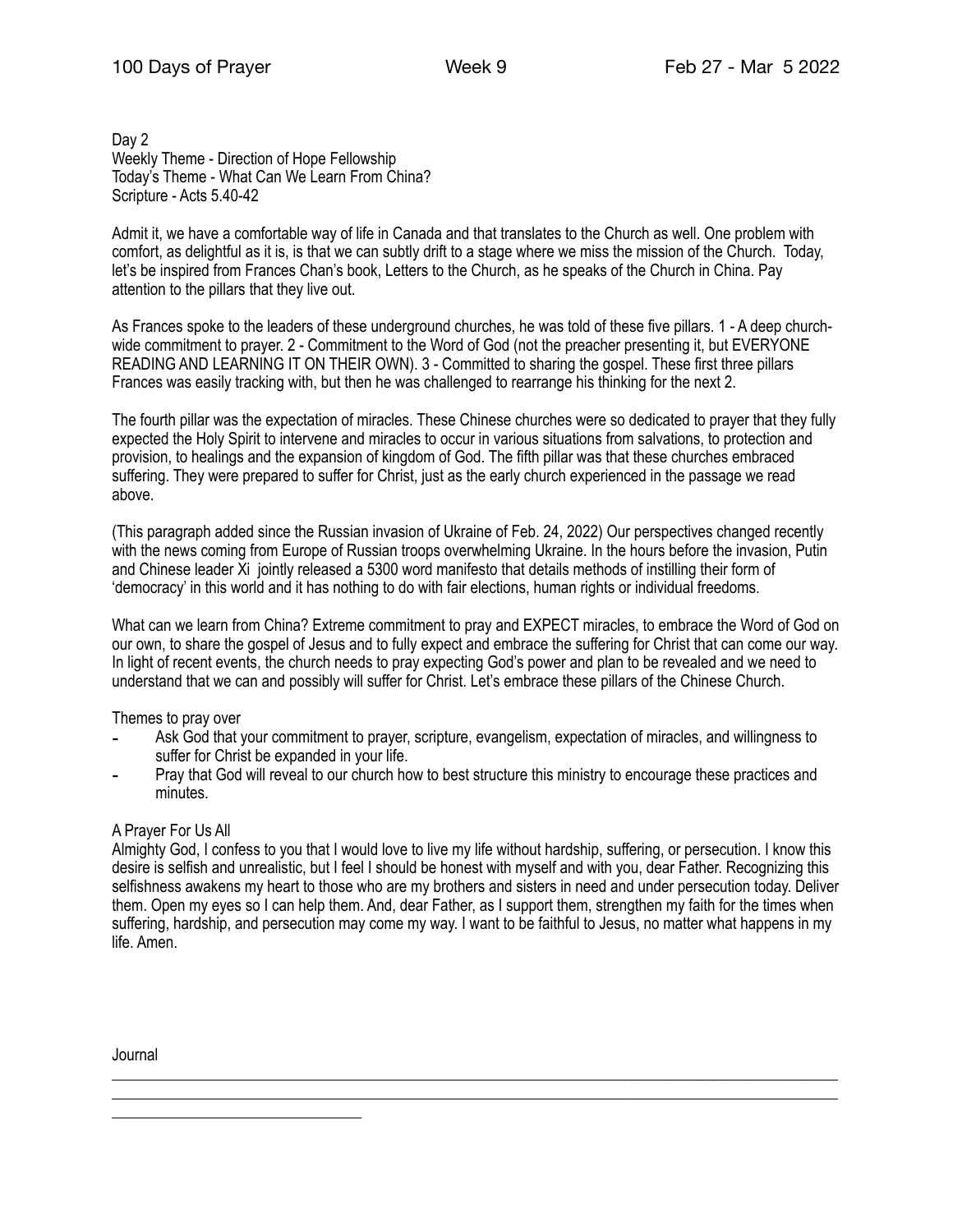Day 3 Weekly Theme - Direction of Hope Fellowship Today's Theme - How to live the love command Scripture - 1 John 4.7-21

As we seek how to live out the love command fully, lets break down this passage of 1 John 4:7-21. One aspect we notice in verses 10 and 19 is that God is not *passive.* He doesn't just sit back and leave us alone to figure this sin problem out, but rather, He takes and is taking an active role in the redemption of His people. How can we better live out the love command? Let's not be passive in meeting needs.

A second aspect is how Jesus displays and responds to the people He is loving. God was not obligated to send Jesus for the forgiveness of sin, He doesn't *have to* do it, but He does willingly (verses 9 and 10). He takes the initiative and loves first, even if it is for a people that do not—and may not—love him back. We as His followers need to display love with no expectation of it being returned to us.

Finally, let's look at the result of God's love in our lives. The love of God, well It drives us, it transforms, and it changes us. It drives us to love one another (v.11), to care for our brothers and sisters (vv. 20-21), gives us confidence towards God even in judgement (vv. 17-18), and transforms us to be more like Christ (v. 17). Have we personally let that love of God transform us and direct us to act like what is described in the verses listed in this paragraph?

Themes to pray today

- Ask God to unfold a discipleship plan to us, in order that love may be evident in our lives.
- Pray that each of us would act in love, having no expectation that we would receive it.
- Pray that each of us would be more compassionate to each other and to our community.

#### A prayer for us all

Heavenly Father, thank You that You loved the world so much that You gave Your unique and incomparable Son as the substitute for my sin and for the sin of the world. I pray that I may walk in spirit and truth and show forth Your love in my life for the benefit of others. I pray that I may decrease and that You may increase in every area of my life, until I become a transparent conduit through whom Your divine love flows to others, to Your praise and glory. In Jesus' name I pray, AMEN.

\_\_\_\_\_\_\_\_\_\_\_\_\_\_\_\_\_\_\_\_\_\_\_\_\_\_\_\_\_\_\_\_\_\_\_\_\_\_\_\_\_\_\_\_\_\_\_\_\_\_\_\_\_\_\_\_\_\_\_\_\_\_\_\_\_\_\_\_\_\_\_\_\_\_\_\_\_\_\_\_\_\_\_\_\_\_\_\_\_\_\_\_\_ \_\_\_\_\_\_\_\_\_\_\_\_\_\_\_\_\_\_\_\_\_\_\_\_\_\_\_\_\_\_\_\_\_\_\_\_\_\_\_\_\_\_\_\_\_\_\_\_\_\_\_\_\_\_\_\_\_\_\_\_\_\_\_\_\_\_\_\_\_\_\_\_\_\_\_\_\_\_\_\_\_\_\_\_\_\_\_\_\_\_\_\_\_

Heart Question

\_\_\_\_\_\_\_\_\_\_\_\_\_\_\_\_\_\_\_\_\_\_\_\_\_\_\_\_\_\_\_\_

How can the love of God drive us at Hope Fellowship? What are some tangible ways to display that?

Journal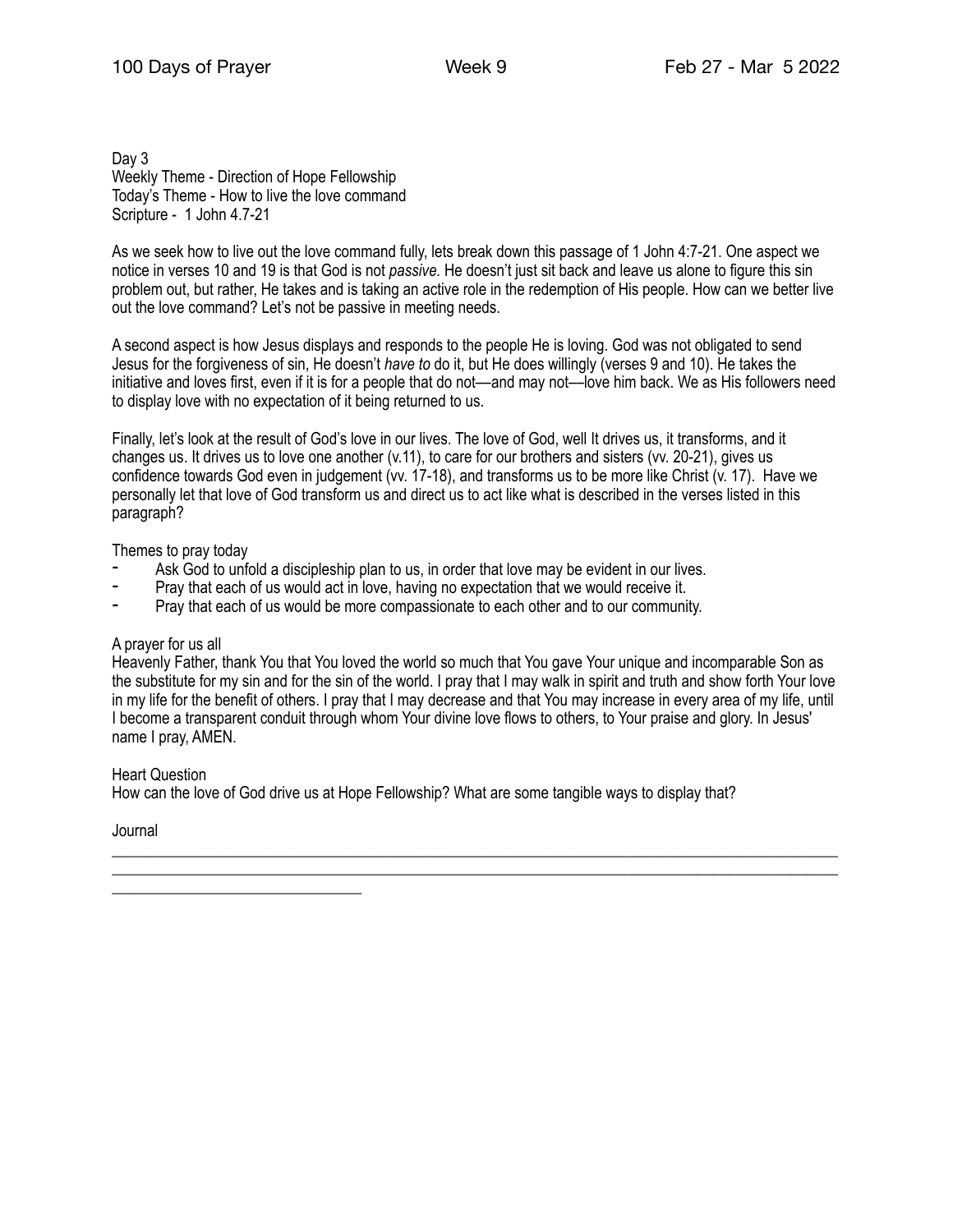#### Day 4 Weekly Theme - Direction of Hope Fellowship Today's Idea - How to display God and see attraction to Him Scripture - Isaiah 53:2-3

We don't have a photo of Jesus, which is a good thing because I have no doubt that people would begin to worship it and not Jesus Himself. But if we did have a picture of Jesus, what do you think He would look like? We all have a visual of Him in our mind's eye, that's just a part of how our brains function as we read the gospels, a book on Christian living or hear a message about the Messiah.

We may picture Jesus standing head and shoulders above the crowd, long flowing hair, chiseled jaw that is covered by a closely trimmed beard. Maybe he is muscular from carrying countless logs into his dad's carpentry shop. He may have that smile that will instantly calm a tense situation or melt the hearts of all who look at Him. It's possible but I have doubts after reading Isaiah 53.

Look at verse 2 and 3 of Isaiah 53. he had no form or majesty that we should look at him, and no beauty that we should desire him. He was despised and rejected by men, a man of sorrows and acquainted with grief; and as one from whom men hide their faces he was despised, and we esteemed him not.

One of my favourite things about Jesus is that when He chose to take on human flesh, he just picked an average look. Jesus could have chosen to be the most attractive man that ever walked the planet, but instead, Isaiah 53 indicates that he chose to look average.

Therefore, we need to ask ourselves What Makes Jesus So Attractive? Well we play a role in that, showing this world that we can transformed to be more like Christ. Are we attracting people to know God through our daily average lives, or distracting them with our "good impressions?" It's possible Jesus chose to be average so he could display the greatness of God and teach his disciples to do the same. Why was Jesus attractive? Why did Jesus draw enormous crowds? The glory of God was evident in the way Jesus lived, and God's glory is still attractive today…through us!

Themes to pray over today

- Ask God to reveal to you areas of your life that don't show the attractiveness of God to this world.
- Pray that Hope Fellowship will desire to display the beauty of Jesus to this region.
- Thank God for the Holy Spirit who drives us to be more like Jesus.

## A Prayer For Us All

Heavenly Father, the image of Christ in His humiliation as a man who had no exciting outward appearance or desirable human attributes to commend Him to the children of men, for whom He died.. stands in such stark contrast with His divine nature, His holy character, His sinless life; the sacrificial offering Himself - His amazing grace and eternal beauty. Thank You for the remnant of Israel that recognized Christ's first advent and left witness to His sacrificial death and glorious resurrection. I pray that many in Israel will have their blindness removed and we rejoice to know that the day is coming when in happy unison, the nation will recognize their Messiah - at His second advent. To Him be all praise and glory, AMEN

## Heart Question

\_\_\_\_\_\_\_\_\_\_\_\_\_\_\_\_\_\_\_\_\_\_\_\_\_\_\_\_\_\_\_\_

If we internalize that part of the attractiveness of Jesus is His followers, in what ways would you have to change your life?

\_\_\_\_\_\_\_\_\_\_\_\_\_\_\_\_\_\_\_\_\_\_\_\_\_\_\_\_\_\_\_\_\_\_\_\_\_\_\_\_\_\_\_\_\_\_\_\_\_\_\_\_\_\_\_\_\_\_\_\_\_\_\_\_\_\_\_\_\_\_\_\_\_\_\_\_\_\_\_\_\_\_\_\_\_\_\_\_\_\_\_\_\_ \_\_\_\_\_\_\_\_\_\_\_\_\_\_\_\_\_\_\_\_\_\_\_\_\_\_\_\_\_\_\_\_\_\_\_\_\_\_\_\_\_\_\_\_\_\_\_\_\_\_\_\_\_\_\_\_\_\_\_\_\_\_\_\_\_\_\_\_\_\_\_\_\_\_\_\_\_\_\_\_\_\_\_\_\_\_\_\_\_\_\_\_\_

Journal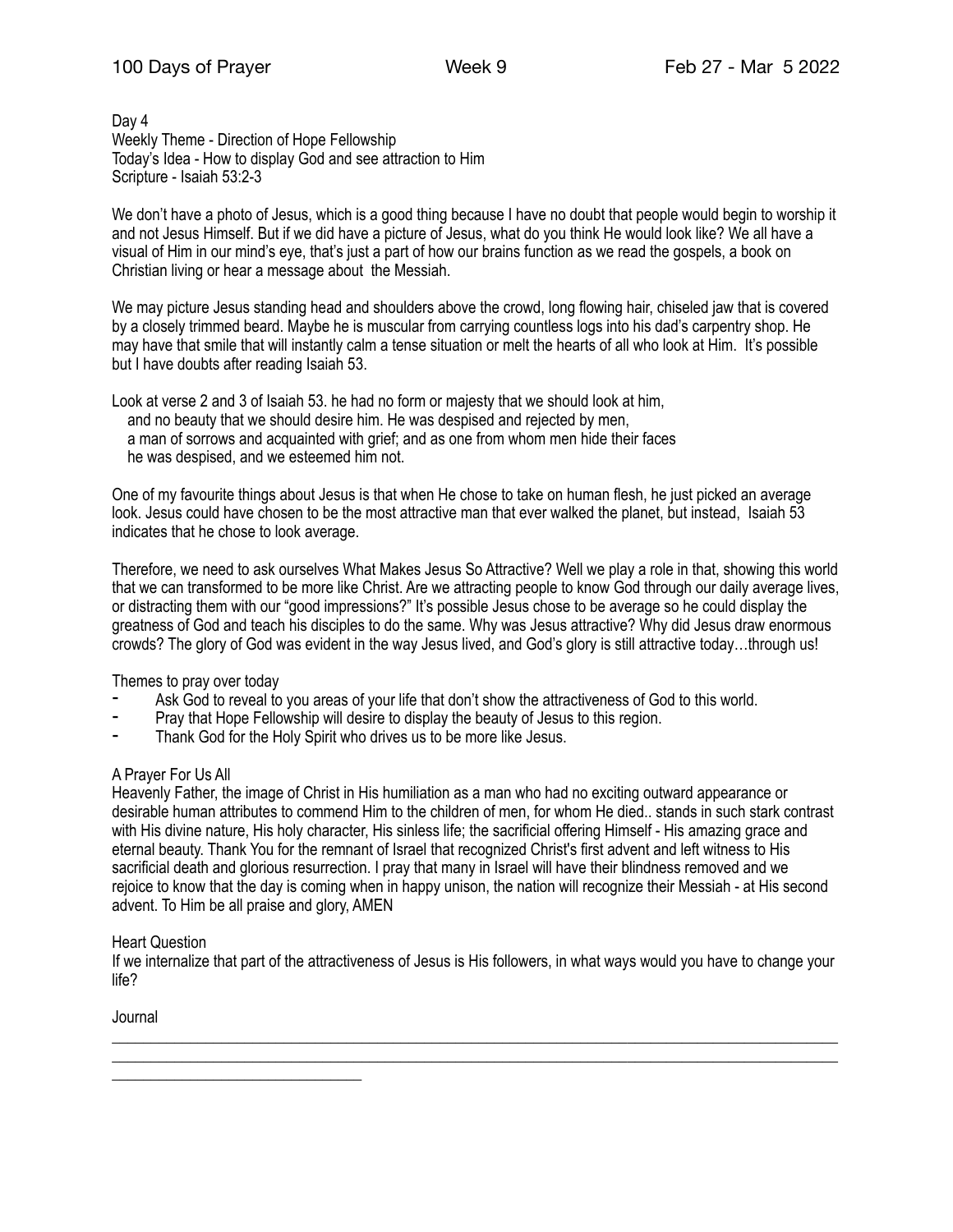Day 5 Weekly Theme - Seeking Direction for Hope Fellowship Today's Idea - Making Inroads Into the Community Scripture - Matthew 28:19-20

Ahhh, the Great Commission. Go and make disciples, baptizing them in the name of the Father , Son and Holy Spirit. We can all recite but it can be hard to live out those words. It's much easier to simply advertise church and hope that someone shows up, except that isn't what Jesus told us to do. He said GO!

Let's be inspired from the words of Karl Vaters' blog found in Christianity Today as he tells us the difference between advertising and evangelism.

Advertising is an impersonal way to convey information ("Our Easter services start at 9am and 11am at this address!") Evangelism is about personal invitation ("Would you like to come with me to church this Sunday?")

Advertising is done by professionals. Evangelism is done by church members.

Advertising draws a crowd. Evangelism builds the church.

Advertising is about hype. Evangelism is about passion.

Advertising promotes a specific church or event. Evangelism builds the church as a whole.

Advertising uses the ideas of marketers to create customers. Evangelism follows the mandate of Jesus to make disciples. (Pivot Blog by Karl Vaters, April 17, 2019)

Themes to pray over

- Ask God to give us each a heart of evangelism
- Pray for Hope Fellowship that we would move to be passionate for the spiritual lives of our communities
- Pray for a practical vision to lead us down this road of evangelism

## A prayer for us all

Jesus, my Savior, I long for the opportunity to proclaim the goodness of Your name. As I go out today, please bring me into contact with those who have been given eyes to see and ears to hear. Direct my steps and lead me into the conversations You want me to have today, Jesus. I pray for Hope Fellowship, that we as a community of faith would be passionate to go to our communities with the good news of Jesus. Amen

\_\_\_\_\_\_\_\_\_\_\_\_\_\_\_\_\_\_\_\_\_\_\_\_\_\_\_\_\_\_\_\_\_\_\_\_\_\_\_\_\_\_\_\_\_\_\_\_\_\_\_\_\_\_\_\_\_\_\_\_\_\_\_\_\_\_\_\_\_\_\_\_\_\_\_\_\_\_\_\_\_\_\_\_\_\_\_\_\_\_\_\_\_

A heart question

What is the most difficult part of evangelism?

Journal

\_\_\_\_\_\_\_\_\_\_\_\_\_\_\_\_\_\_\_\_\_\_\_\_\_\_\_\_\_\_\_\_\_\_\_\_\_\_\_\_\_\_\_\_\_\_\_\_\_\_\_\_\_\_\_\_\_\_\_\_\_\_\_\_\_\_\_\_\_\_\_\_\_\_\_\_\_\_\_\_\_\_\_\_\_\_\_\_\_\_\_\_\_ \_\_\_\_\_\_\_\_\_\_\_\_\_\_\_\_\_\_\_\_\_\_\_\_\_\_\_\_\_\_\_\_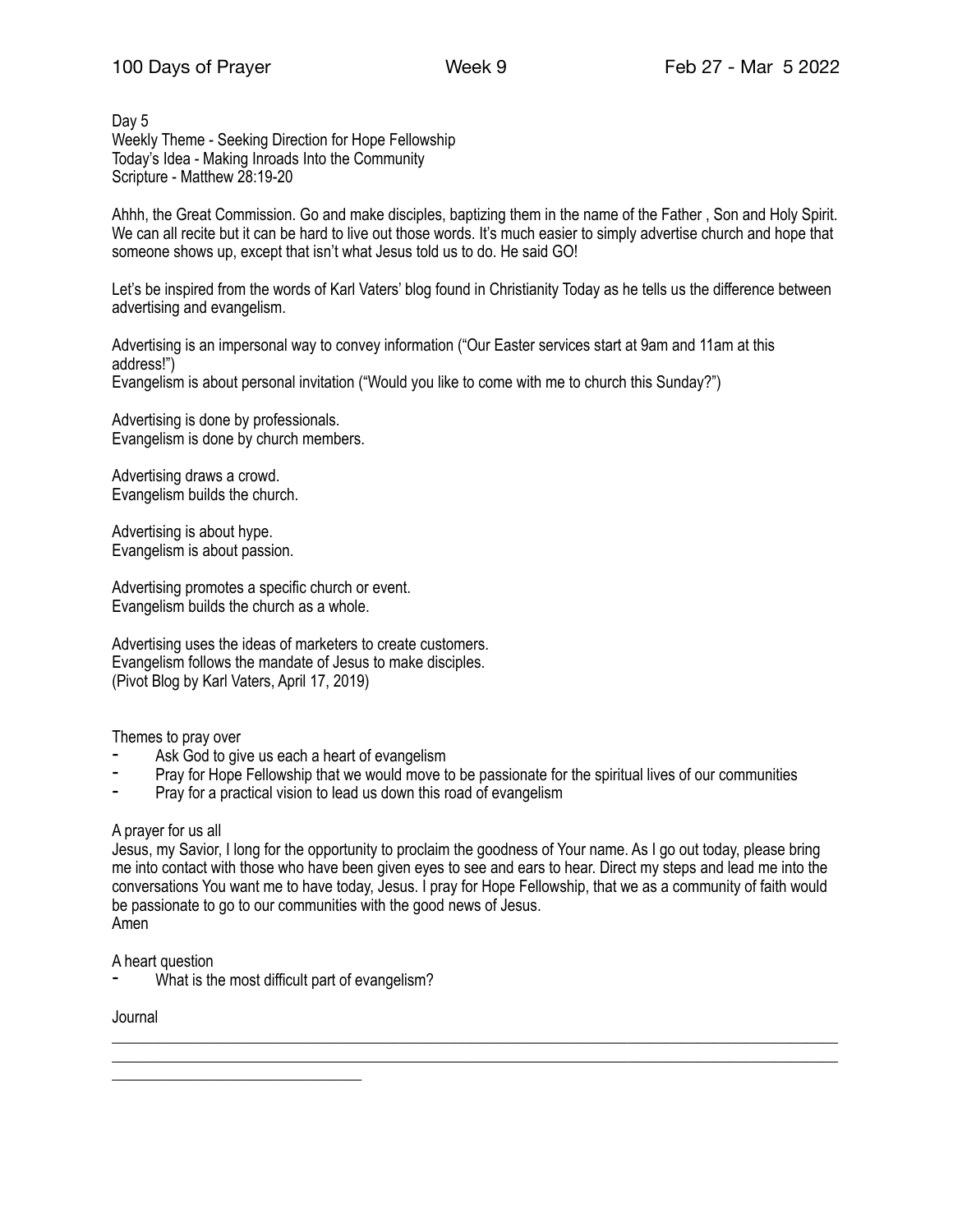Day 6 Weekly Theme - Praying for the direction of Hope Fellowship Today's Idea - What does worship look like Scripture - Habakkuk 3:17-18

No doubt there were difficult times in the days of Habakkuk. As you read the verses above, you can see that wherever a person looked, east, west, north or south…there was nothing to celebrate. But, regardless of the lack in their lives there was still something to celebrate and that was God. Talk about a true understanding of priorities in life. They were ready to worship.

When we think of worship, our minds usually go to music and singing. But it can and should be so much more than that. As we pray for Hope Fellowship and worship as an event, why not ask the Lord to reveal to us other ways to worship on a Sunday morning?

Shouldn't we feel comfortable worshipping with different aspects of our lives?

- Reading extended Scripture passages?
- Art?
- Generosity?
- Fellowship?
- Prayer?

How can we experience new aspects of worship in our services? God gave us a mind and spirit of creativity, can that be used to direct our focus and praise to Him?

Themes to pray over

- Ask God to enlighten us as how to worship Him in areas/ways besides music
- Pray to see Him and celebrate Him when hearing His word and fellowshipping with His people

# A prayer for us all

Heavenly Father, I want to grow spiritually and be more like You. I choose to trust You in times of adversity knowing that You are working things out for my good. Renew a right attitude within me by Your Spirit. I pray God for our church to praise You in ways that draw my heart to Your glory and honour. In Jesus' Name. Amen.

Heart Question

What are some ways that you personally worship the Lord that could be shared with the church family?

\_\_\_\_\_\_\_\_\_\_\_\_\_\_\_\_\_\_\_\_\_\_\_\_\_\_\_\_\_\_\_\_\_\_\_\_\_\_\_\_\_\_\_\_\_\_\_\_\_\_\_\_\_\_\_\_\_\_\_\_\_\_\_\_\_\_\_\_\_\_\_\_\_\_\_\_\_\_\_\_\_\_\_\_\_  $\_$  , and the set of the set of the set of the set of the set of the set of the set of the set of the set of the set of the set of the set of the set of the set of the set of the set of the set of the set of the set of th

Additional Resources **<https://justdisciple.com/worship-without-music/>**

\_\_\_\_\_\_\_\_\_\_\_\_\_\_\_\_\_\_\_\_\_\_\_\_\_\_\_\_\_\_\_\_\_\_\_\_\_\_\_\_\_\_\_\_\_\_\_\_

Journal